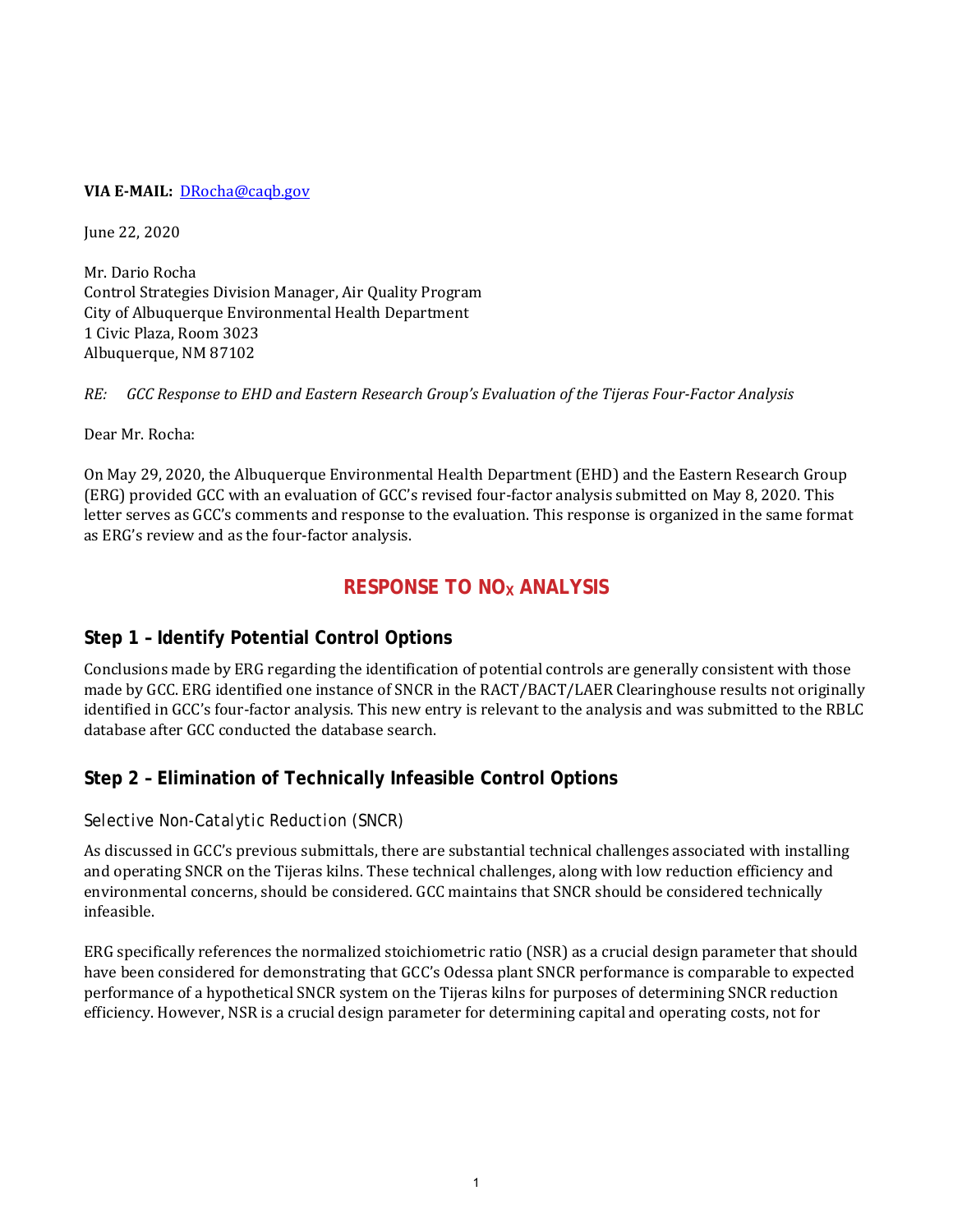GCC Tijeras - Page 2 June 22, 2020

determining control efficiency. On the contrary, EPA states control efficiency is a key input factor for determining NSR (rather than NSR being a key factor used for determining control efficiency).<sup>1</sup>

Considering the unique configuration of the Tijeras kilns, temperature zones in the GCC Tijeras kilns remain a substantial concern for the efficacy of an SNCR installation on the Tijeras kilns. In GCC's previous submittals, GCC discussed technical challenges associated with these factors and concluded that "*given the age and type of the* GCC Tijeras kilns, maintaining consistent temperatures, let alone those in the ideal temperature range for SNCR, is a *critical concern*." The available temperature data in the kilns demonstrates substantial temperature fluctuation. This fluctuation in temperature can significantly affect control efficiency, as the control efficiency is reduced substantially when the temperature drops outside the recommended window for the reaction of ammonia and  $NO<sub>x</sub>$  in the combustion air.<sup>2</sup>

## *Ceramic Catalytic Filter (CCF)*

ERG concludes in the analysis of GCC's submission that ceramic catalytic filters (CCF) are technically feasible despite no known installations of CCF on cement kilns. While ERG has indicated that one vendor (Tri-Mer) has implemented CCF systems on other emission units from different industries, there is no evidence indicating that these controls could successfully and effectively control  $NO<sub>X</sub>$  emissions from a cement kiln. Even though the control technology has been applied on units with similar exhaust temperatures and pollutant loadings, there are other factors that make cement kilns unique. The control technology has not been applied specifically to cement kilns, and the impact of factors such as exhaust chemistry have not been verified. Therefore, specific pilot scale testing for cement kilns would be required prior to the installation of the CCF system. As with SCR, the necessary testing required prior to implementation of the control indicates that CCF does not meet the criteria for an available control technology per the EPA's regional haze guidance.3 Additionally, the same guidance points to "licensing and commercial demonstration" as a stage of bringing a control technology concept to reality as a commercial product. As this CCF control technology has not been demonstrated commercially for cement kilns, it is not an available control technology in the context of the regional haze program. Therefore, CCF should not be considered available or technically feasible for the GCC Tijeras kilns.

# **Step 4 – Evaluate Control Options**

## *Selective Non-Catalytic Reduction (SNCR)*

ERG's analysis uses a 30% control efficiency based on industry average control efficiencies. While this approach appears reasonable, the use of industry average control efficiencies is not the most appropriate reference for evaluating the older GCC Tijeras kilns. Each cement kiln (particularly its exhaust and temperature profile) is unique – with each change in configuration, preheaters, precalciners, process parameters, and raw materials having a substantial impact on the process chemistry. As a result, conclusions based on general industry experience and industry average cannot be drawn in the same manner as other process units such as boilers and

<sup>&</sup>lt;sup>1</sup> Per the EPA Control Cost Manual, percent NO<sub>X</sub> reduction is the first of several factors that influence NSR for a given SNCR system.

EPA Air Pollution Control Cost Manual Section 4, Chapter 1, "Selective Non-Catalytic Reduction." Page 1-17. https://www.epa.gov/sites/production/files/2017- 12/documents/sncrcostmanualchapter7thedition20162017revisions.pdf

<sup>2</sup> Ibid, Page 1-14.

<sup>3</sup> Regional Haze Regulations and Guidelines for Best Available Retrofit Technology (BART) Determinations; Final Rule (July 2005) 70 FR 39104.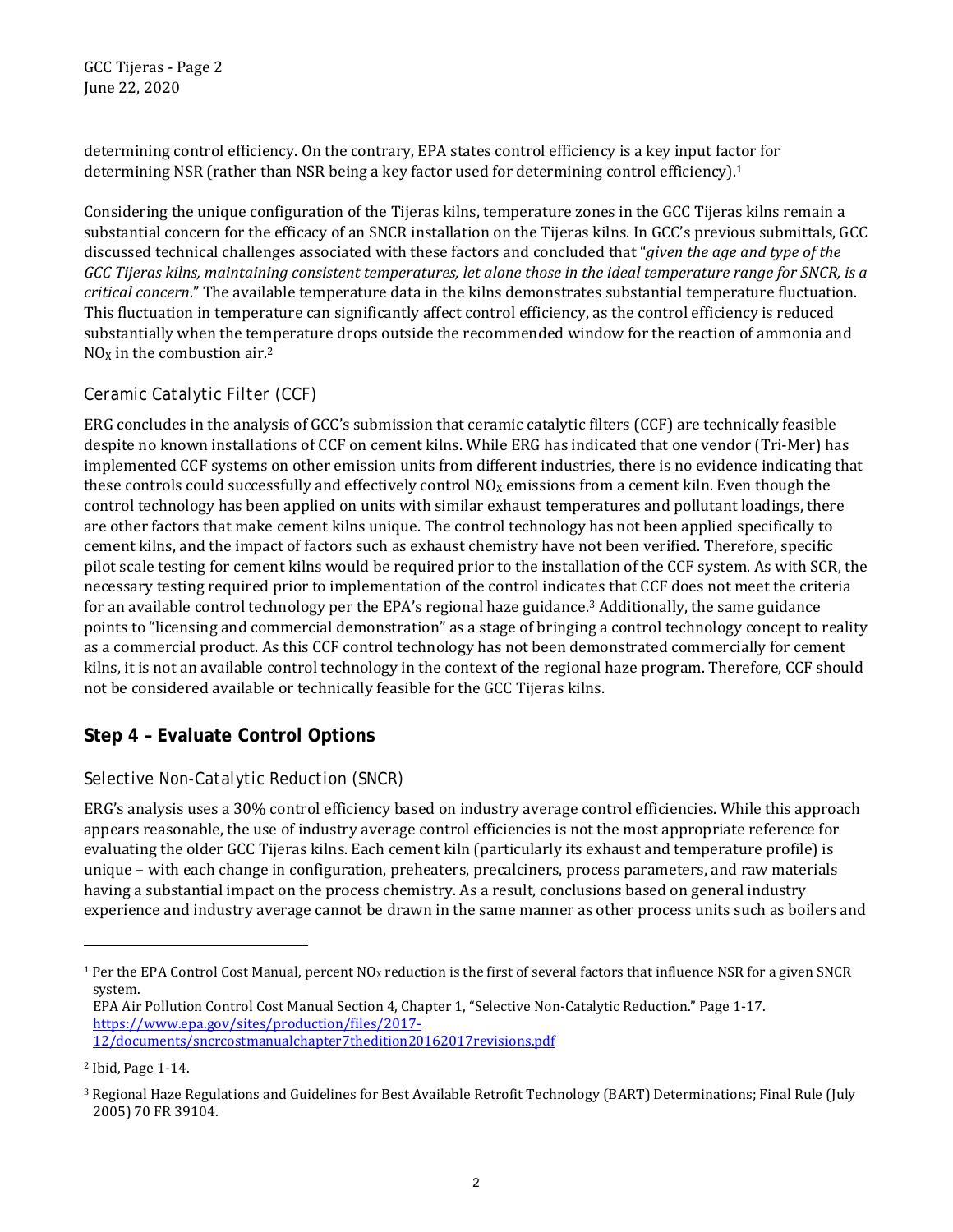GCC Tijeras - Page 3 June 22, 2020

heaters. Therefore, the most appropriate approach is to identify a process unit (kiln in this case) that is as similar as possible to the kiln under review. The kiln characteristics at GCC Odessa are very similar to those at GCC Tijeras, and thus represent a strong point of comparison for evaluations of projected control efficiency.

In previous submittals, GCC noted, "*on older kilns such as the GCC Tijeras kilns, instability in kiln operations are* inevitable due to flame and temperature variations, shorter kiln lengths, and other operational issues. GCC operates several older kilns around the country, and, based on GCC's experience, achieving strong control efficiencies with *SNCR on older kilns without the byproduct of high ammonia slip emissions proves extremely challenging.*"

GCC further noted, "*at temperatures below the required range, appreciable quantities of un‐reacted ammonia will* be released to the atmosphere via ammonia slip. This will result in increased visibility impairment and potential adverse health effects." "Therefore, SNCR at 50% control efficiency is technically infeasible. However, SNCR with a *lower efficiency may be technically feasible for this facility*."

Additionally, GCC's experience at the Odessa plant indicates that while incrementally higher  $NO<sub>X</sub>$  control levels are potentially achievable, the improvements are offset by substantial ammonia slip. This ammonia slip reacts in the atmosphere to form condensable particulate, resulting in further visibility impairment directly counter to the effects of the NO<sub>X</sub> emissions control. Injecting more ammonia, while potentially resulting in lower NO<sub>X</sub> emission rates, can lead to excess ammonia slip. The 25% control efficiency takes into account both reductions in  $NO<sub>X</sub>$  emissions that may be achievable and limiting ammonia slip to maximize regional haze benefits. Requiring control levels above 25% risks excessive ammonia slip that could cause more harm to regional haze and would outweigh any benefit of incremental  $NO<sub>X</sub>$  reduction.

Excessive ammonia slip forms PM that is 2.5 microns in size or smaller  $(PM_{2.5})$  (most commonly ammonium sulfates and ammonium nitrates) in the atmosphere, resulting in increased visibility impairment. The ammonia slip emissions can cause adverse health effects directly from both the ammonia and from  $PM_{2.5}$ . Based on the U.S. EPA's report on  $NO<sub>X</sub>$  emissions and controls from new cement kilns, ammonia slip at levels of 25 ppm or greater can result in direct health impacts to the community.4 The potential for ammonia slip emissions from SNCR to result in formation of PM2.5 is directly tied to an additional significant concern for the Tijeras community.

Detached plume formation is another related concern for the Tijeras community. Detached plumes are opaque, visible emissions formed away from the stack. According to a study conducted by the EPA of detached plume formation from cement production plants, the majority of detached plumes created by the cement production process is composed of ammonia-based particulate matter.5 When sufficiently high ammonia concentrations exist in the exhaust from the kiln, the ammonia can react with other products, namely HCl and  $SO<sub>2</sub>$ , to form particulate matter. There are two schools within three blocks of this facility. Increased PM<sub>2.5</sub> emissions, ammonia delivery and storage risks, and potential for increased detached plume events caused by SNCR implementation at Tijeras kilns to achieve minimal  $NO<sub>x</sub>$  reductions should be considered.

Given GCC's experience with the installation of SNCR on other kilns at several GCC plants, including Odessa, the potential for substantial ammonia slip is a paramount concern when attempting to achieve substantial levels of  $N_{\rm OX}$  control using SNCR. In GCC's experience, ammonia slip rates over 50 ppm have been necessary to achieve required NO<sub>X</sub> reduction.

<sup>4</sup> U.S. EPA, Office of Air Quality Planning and Standards. Alternative Control Technologies Document Update – NOx Emissions from New Cement Kilns. EPA-453/R-07-006, Page 53.

<sup>5</sup> Cheney, et al. "Formation of a Detached Plume from a Cement Plant," Environmental Sciences Research Laboratory. EPA-600/S3-83-102, December 1983. Accessed from: https://nepis.epa.gov/Exe/ZyPURL.cgi?Dockey=2000TSQW.TXT.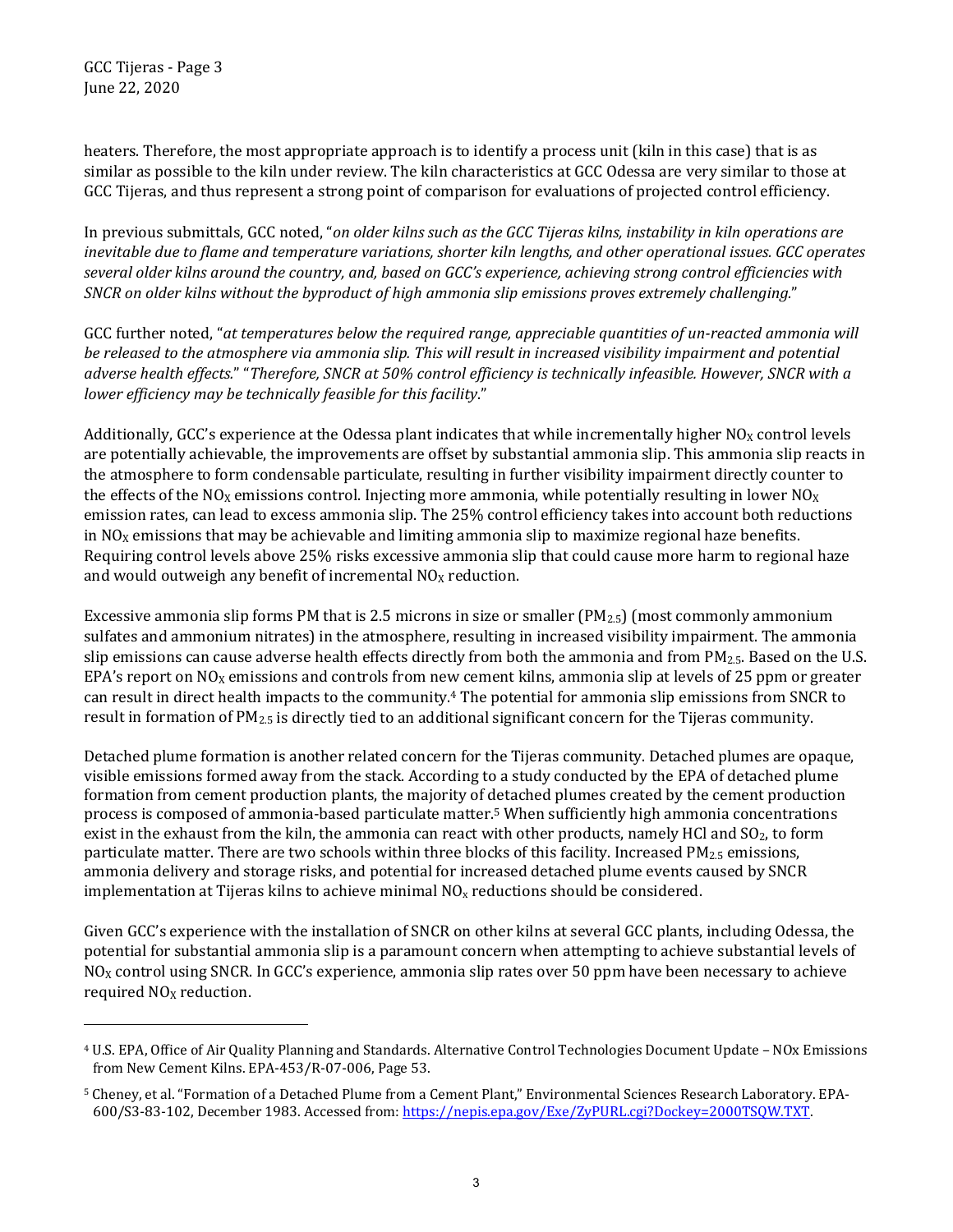GCC Tijeras - Page 4 June 22, 2020

In previous submittals, GCC noted these concerns, "*in addition to the many technical concerns regarding the use* of SNCR at this facility, there are significant risks to the local community that must be considered as well. There are two schools within three blocks of this facility, and the use of significant quantities of ammonia for the mitigation of  $NO<sub>X</sub>$  emissions poses a risk to those students. These risks come from two sources: possible health risk effects from *ambient ammonia concentrations from ammonia slip directly from the SNCR system and safety concerns from the transportation and storage of ammonia*."

In previous submittals, GCC submitted SNCR cost calculations using the EPA Cost Control Manual for SNCR. In previous submittals, GCC also noted that there are multiple technical challenges associated with the installation, operation, and implementation of SNCR at Tijeras kilns. GCC believes that in order to successfully install and operate SNCR on the Tijeras kilns to achieve  $N_0$ x reductions, several other changes to the kiln systems will also be needed to improve temperature stability. Engineering design and cost of these potential changes needed to successfully operate SNCR are not available at this time. EPA's SNCR cost calculations allow use of a retrofit factor of 0.84–1.5. GCC initially conservatively used a factor of 1.1. However, upon reviewing all the substantial technical challenges with installing an SNCR on the older kilns, GCC has determined that a value of 1.5 is more appropriate. Considering the technical challenges associated with installing SNCR on the Tijeras kilns, including SNCR for any kiln system versus a boiler, an older kiln versus a new kiln, the absence of calciners (requiring injection in the rotating section of the kiln), and shorter kiln lengths (narrowing the optimal temperature window), GCC has revised this retrofit factor to 1.5.

In previous submittals, GCC noted, "*As with the SCR section of the manual, the applicability of these cost calculation methodologies designed for coal boilers to the cement industry is not widely accepted. While the* discrepancy in the costs is not believed to be as drastic for SNCR as it is proven to be for SCR, a retrofit factor is still *necessary in order to account for the complications associated with installing the equipment on older kilns,* particularly because the only feasible location for ammonia to be injected will be in the rotating portion of the kiln."

Additionally, GCC reviewed actual ammonia delivery costs for its plant in Odessa. Based on the 2017 ammonia delivery invoices, the actual ammonia delivery cost is \$0.82/gallon for the Odessa plant (\$0.89/gallon in 2019 dollars). Considering the physical location of the Tijeras plant, actual ammonia delivery costs for the Tijeras kilns will potentially be higher than those at the Odessa plant. GCC has revised the cost effectiveness calculations for SNCR to account for the more accurate ammonia costs. Using a revised retrofit factor of 1.5 and updated ammonia costs, SNCR cost calculations indicate a cost effectiveness of \$4,164 per ton of NO<sub>X</sub> removed (\$2019) dollars). Revised calculations are provided in Attachment 1.

Cost calculations previously submitted to EHD provided a conservative cost estimate with costs lower than anticipated for the retrofit of the Tijeras kilns. Revised calculations are higher than previously submitted by GCC, and GCC maintains that, particularly for this facility, the installation of SNCR is not cost effective for the GCC Tijeras kilns.

## *Ceramic Catalytic Filter (CCF)*

GCC maintains that CCF is not available nor technically feasible under the guidelines provided by the EPA for regional haze. Therefore, an analysis of the cost of CCF is ultimately not necessary, as the control is not technically feasible. However, for completeness, the following comments represent GCC's response to ERG's cost analysis of CCF.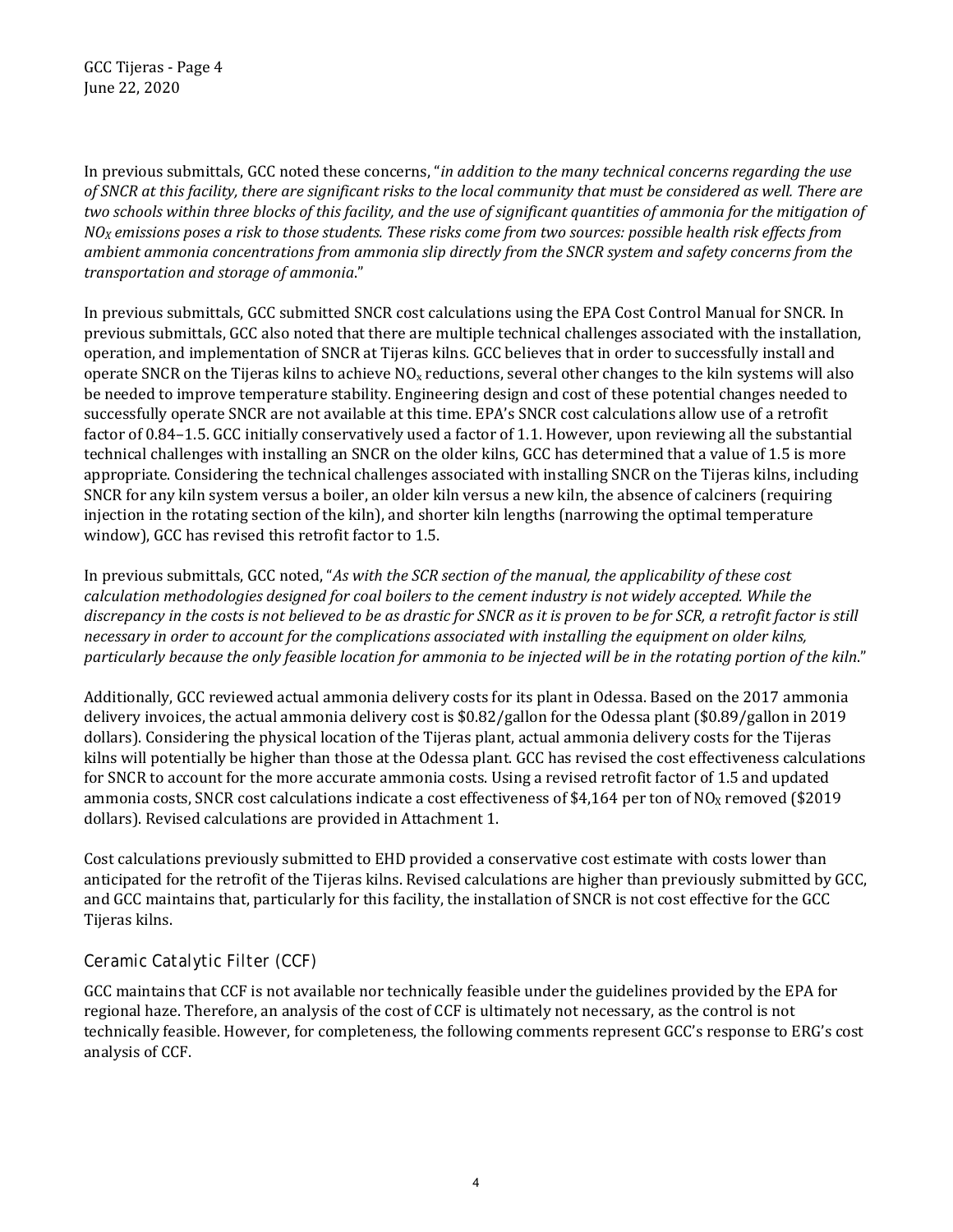GCC Tijeras - Page 5 June 22, 2020

ERG used a rough, order-of-magnitude estimate to determine the cost of installing CCF on one of GCC's kilns. These costs are presented without any indication of assumptions made regarding the GCC kilns. While ERG indicates that assumptions were made, those assumptions are not provided, and thus the appropriateness of the assumptions and applicability of the estimate to GCC's kilns cannot be confirmed. As stated previously, process chemistry and operating conditions can very heavily from kiln to kiln and estimates for one Portland cement kiln are not necessarily applicable for another on the basis of technical feasibility, let alone estimates of cost or expected levels of control.

Additionally, ERG's analysis assumed annual costs of CCF would be the same as for SCR, but this is not a valid assumption. While SCR does generally represent a similar control technology from a cost standpoint, CCF annual costs are substantially higher than SCR and must take into account the cost of replacing the catalytic filters themselves. Catalytic filter inserts are costly, as much as \$3 million dollars, and must be replaced every 3 to 5 years. This substantial annual cost is not factored into the SCR annual operating costs, and the cost effectiveness values, assuming CCF was feasible for the kilns, would be substantially higher.

## **NOX Conclusions**

## *Cost Effectiveness Threshold*

ERG stated that many agencies use \$5,000 per ton of pollutant removed as a cost effectiveness threshold but also acknowledged and summarized GCC's reasons that a \$2,000/ton cost effectiveness threshold should apply. ERG's report later states that technologies with costs above \$2,000/ton are cost effective, but the report does not state a specific cost effectiveness threshold that should apply, does not provide justification for a higher cost effectiveness threshold, and does not refute any of GCC's reasons that the \$2,000/ton threshold is most appropriate.

In previous submittals, GCC noted, "*Costs and cost effectiveness considerations at the GCC Tijeras facility should be treated differently than other facilities in the Portland cement industry for multiple reasons. First, complications associated with the older kilns at GCC Tijeras result in inconsistencies in operating conditions causing higher* likelihood of unforeseen control costs and higher kiln operating costs. Second, the limitations on the transportation of products, raw material, fuel, and equipment due to the lack of access to rail or water-based transport cause higher plant operating costs. Lastly, in the case of GCC Tijeras, the raw material cost of limestone is also higher. On a dollar per ton clinker produced basis, limestone costs at Tijeras are approximately 2.5 times more expensive when compared to the other GCC facilities (based on a weighted average of costs at other facilities accounting for the production rates at each facility). Therefore, considering higher limestone costs alone, if a cost effectiveness value of \$5,000 per ton is used at another cement plant to demonstrate a technology is not cost effective, an equivalent *threshold at GCC Tijeras should be at least 2.5 times lower (or \$2,000 per ton).*"

GCC maintains that the \$2,000/ton threshold should be used for the reasons provided in GCC's submittal and summarized in ERG's report. For additional supporting information, GCC has compiled the following total operating costs for each facility to provide a more complete picture for the substantial difference in operating costs the facility experiences as a result of the inconsistent operating conditions for older kilns, limitations on transportations of products and raw materials, and limestone costs.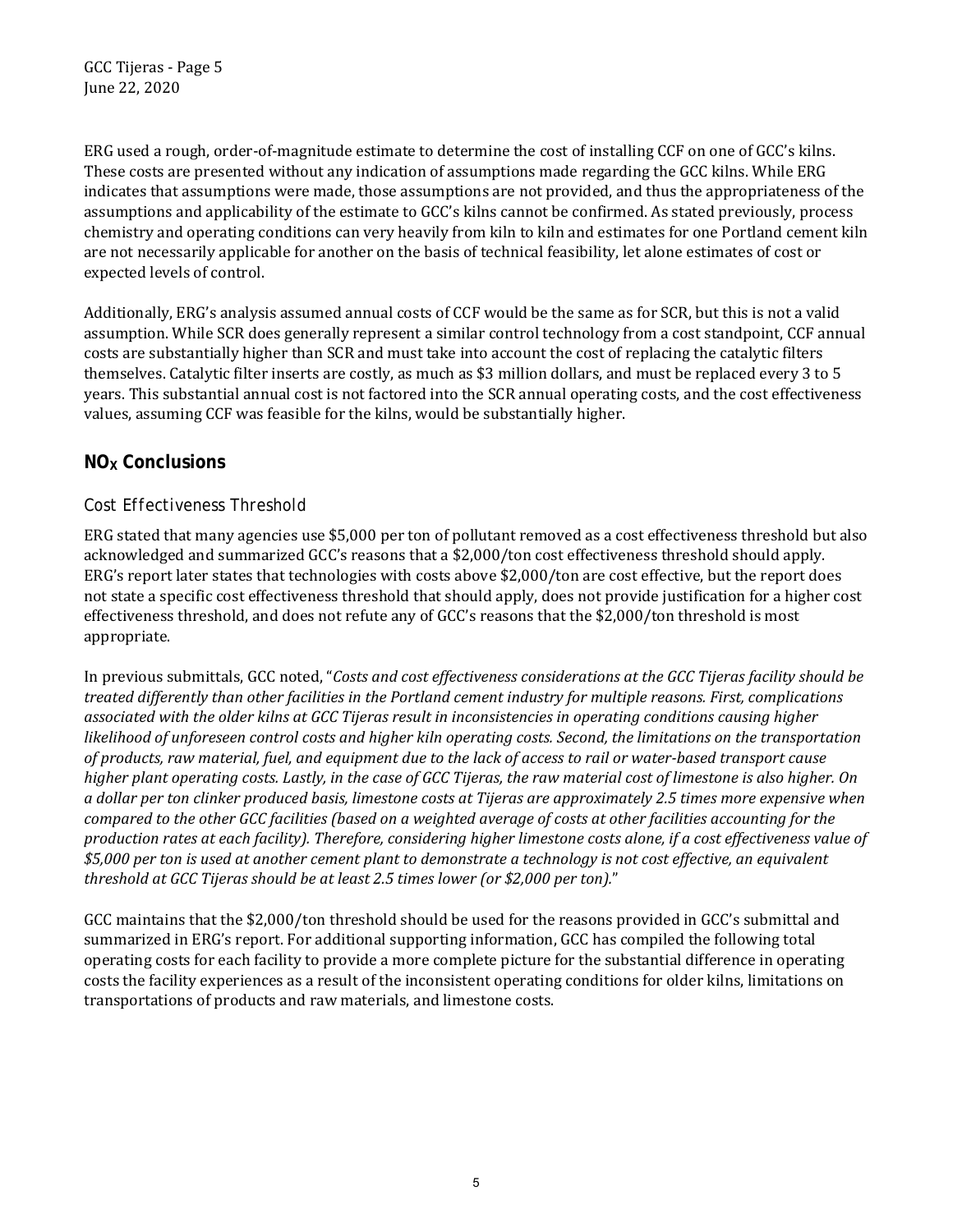| <b>GCC Facility</b> | Difference in Variable Cost <sup>a</sup><br>(\$/ton cement produced) |  | <b>Calculated Difference in Total</b><br>Annual Cost at Tijeras Plant b<br>$(\sqrt[6]{ year)$ |    |  |
|---------------------|----------------------------------------------------------------------|--|-----------------------------------------------------------------------------------------------|----|--|
| <b>Tijeras</b>      | --                                                                   |  |                                                                                               | -- |  |
| Trident             |                                                                      |  |                                                                                               |    |  |
| Pueblo              |                                                                      |  |                                                                                               |    |  |
| Dacotah             |                                                                      |  |                                                                                               |    |  |

### Table 1. GCC Tijeras Comparison of Operating Costs

a Difference in variable cost represents, on a \$/ton cement produced basis, the difference in overall variable costs between several GCC plants and the Tijeras facility. The large difference in variable cost is the result of the factors discussed in this letter and GCC's four factor analysis.

<sup>b</sup> Difference in total annual cost is calculated as the total annual savings if the difference in variable cost for each GCC plant were multiplied by the average annual cement production at the Tijeras facility (385,874 tons per year averaged over 2016 - 2018). This value contextualizes the difference in variable cost and demonstrates the substantial additional costs the Tijeras plant faces.

Due to the specific financial considerations at the GCC Tijeras plant, implementing an emissions control with costs greater than \$2,000/ton would have a substantial impact on the economic viability of the plant. Annual costs for a SNCR retrofit total \$1,129,839 dollars per year. When these costs are combined with the additional

that Tijeras spends annually on variable costs, the cost of SNCR has the potential to substantially impact the economic viability of the plant. These economic impacts would be far greater for the Tijeras plant than for other facilities because of Tijeras's high variable costs. Therefore, GCC maintains that \$2,000 should be the cost effectiveness threshold applied to the Tijeras plant.

## **ERG Proposed Emission Limit**

In the executive summary of ERG's report, ERG states that SNCR could be implemented with an emission limit of 3.84 lb NO<sub>X</sub>/ton of clinker produced. This value of 3.84 lb/ton clinker is unsubstantiated in the report: it is not listed at any other location in the report and not justified in the executive summary or elsewhere. The value of 4.1 lb/ton clinker is the controlled level applied in ERG's cost calculations, based on the control efficiency proposed by ERG of 30%. The 3.84 lb/ton clinker emission level would be equivalent to an approximate 35% control efficiency, which both ERG and GCC have indicated is not achievable given the operating conditions and technical challenges associated with the GCC Tijeras kilns. Given the technical challenges presented in GCC's initial submissions and this letter, GCC maintains that a control efficiency of 25% is the highest level that should be considered for determining controlled emission levels, which would correspond with a controlled emission rate of 4.43 lb/ton clinker. However, SNCR is ultimately not a cost-effective control technology for the GCC Tijeras kilns.

## **SNCR Conclusions**

SNCR may be a technically feasible control technology for the GCC Tijeras kilns for modest reduction efficiencies; however, there are technical difficulties associated with injecting the ammonia in the rotating portion of the kiln, as well as identifying and verifying the region within the kiln with the optimal temperature range for SNCR  $NO_X$ reduction. The use of NO<sub>X</sub> reduction methods that incorporate ammonia injection leads to increased health risks to the local community from ammonia slip emissions. Additionally, safety concerns associated with ammonia should be considered given the close proximity of the local community. With revised cost-effective calculations for SNCR, this technology is also not cost effective. As discussed in this and previous four-factor analysis submittal, GCC Tijeras concludes that the existing control measures are the most suitable for NO<sub>X</sub> emissions from the kilns at the plant. The emissions reduction methods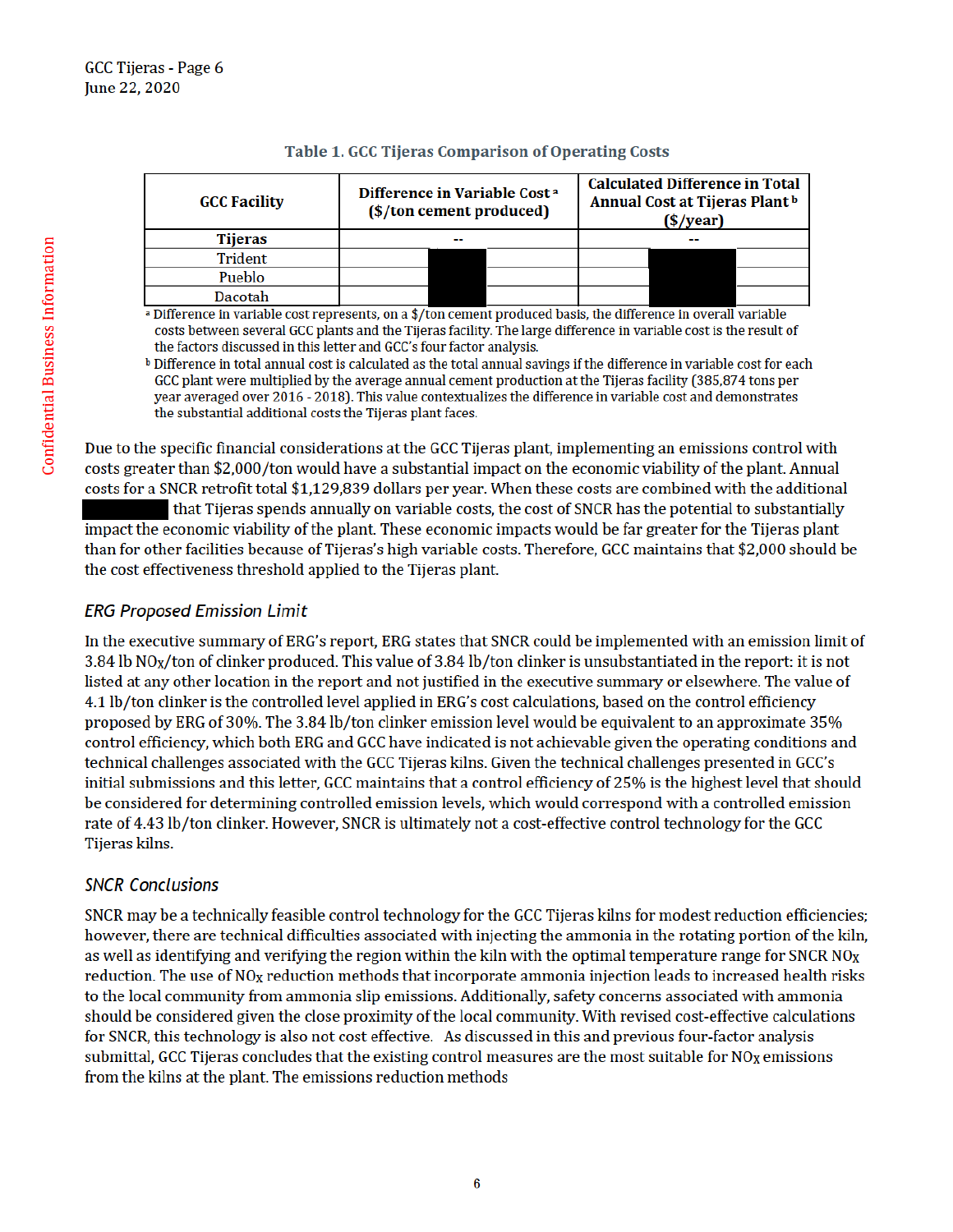GCC Tijeras - Page 7 June 22, 2020

analyzed are found to be either technically infeasible, cost ineffective, or insignificant for emissions reductions relative to the total emissions in the area.

# **RESPONSE TO SO2 ANALYSIS**

ERG's review generally agreed with GCC's SO2 four-factor analysis, with the exception of concluding that dry sorbent injection (DSI) should be implemented. As described above, GCC maintains the conclusion that a costeffectiveness threshold of \$2,000 per ton of pollutant is appropriate for the plant given the site-specific economic challenges faced by the plant. Additionally, while the reductions in SO<sub>2</sub> resulting from the use of DSI are below \$2,000/ton, it is worth noting that in the context of regional haze the emissions reductions will be negligible. With a total emission reduction of 161 tons per year at most, this will account for less than 2% of total  $SO<sub>2</sub>$  emissions in the state. At this low level, any  $SO<sub>2</sub>$  emissions reductions made would be unlikely to result in meaningful visibility improvement in the region – the primary goal of the regional haze program. To the best of  $GCC's$  knowledge, there are no cement companies injecting DSI primarily for  $SO<sub>2</sub>$  control. Most cement companies that use DSI do so on an as-needed basis for the control of HCl in order to meet the HCl emission limit of the Portland cement Maximum Achievable Control Technology (MACT) standards. DSI provides co-benefit in controlling  $SO<sub>2</sub>$  when used as a control for HCl.

If you have any questions or comments about the information presented in this letter, please do not hesitate to call me at (505) 286-6026.

Sincerely,

GCC Tijeras

Paral pan

Sarah Vance Environmental Manager

cc: Mr. Ed Merta, EHD (Albuquerque, NM) Ms. Samantha Kretz, GCC (Tijeras, NM)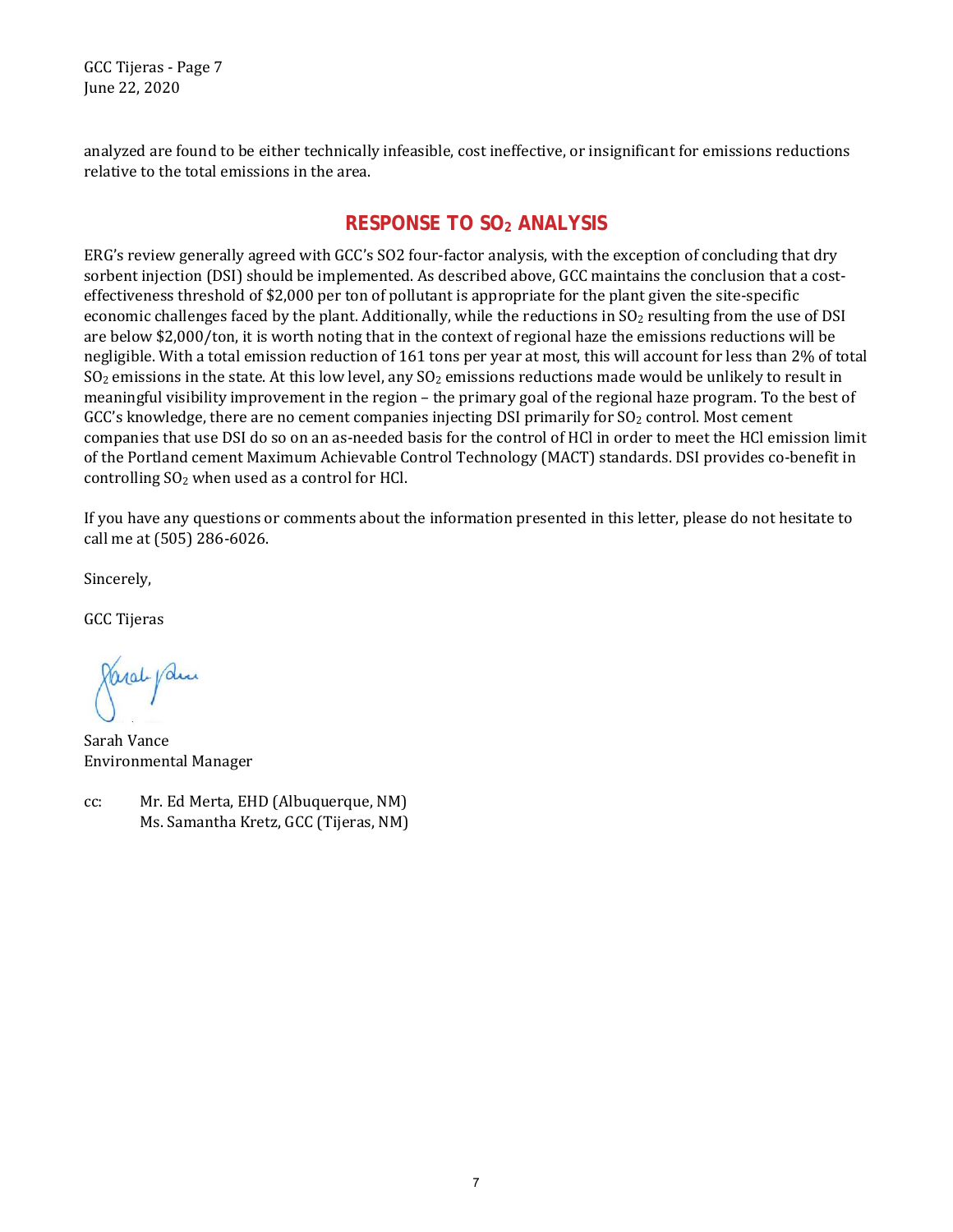# **ATTACHMENT 1**

# **Revised Cost Calculations**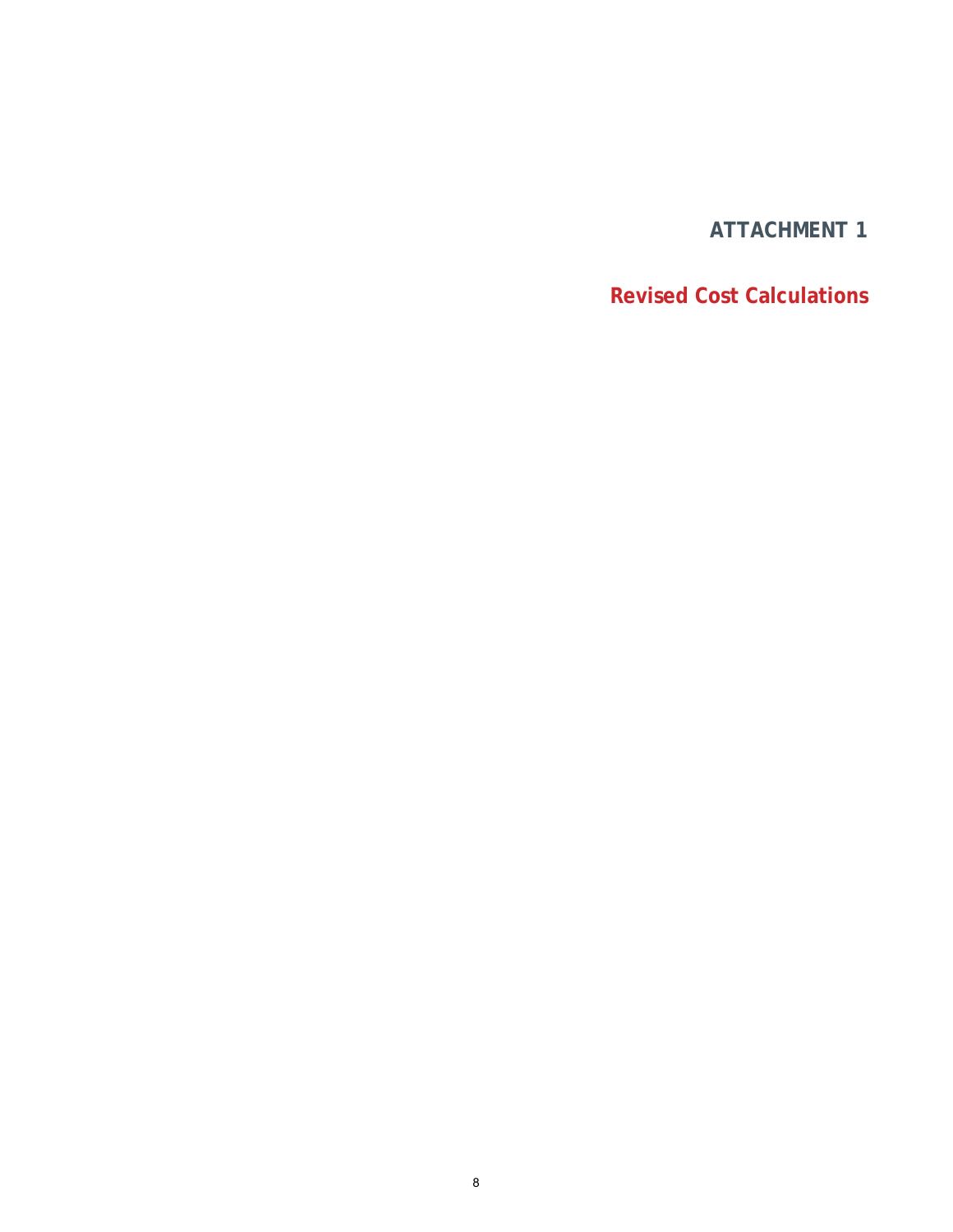### **Table B-7. SNCR Cost Summary**

| <b>Variable</b>                    | <b>Value</b> |
|------------------------------------|--------------|
| <b>Total Capital Cost</b>          |              |
| Per Kiln                           | \$4,225,390  |
| Combined                           | \$8,450,781  |
| <b>Total Annual Cost</b>           |              |
| Per Kiln                           | \$564,919    |
| Combined                           | \$1,129,839  |
| Total Tons NO <sub>x</sub> Reduced | 271          |
| Cost Effectiveness (\$/ton)        | \$4,164      |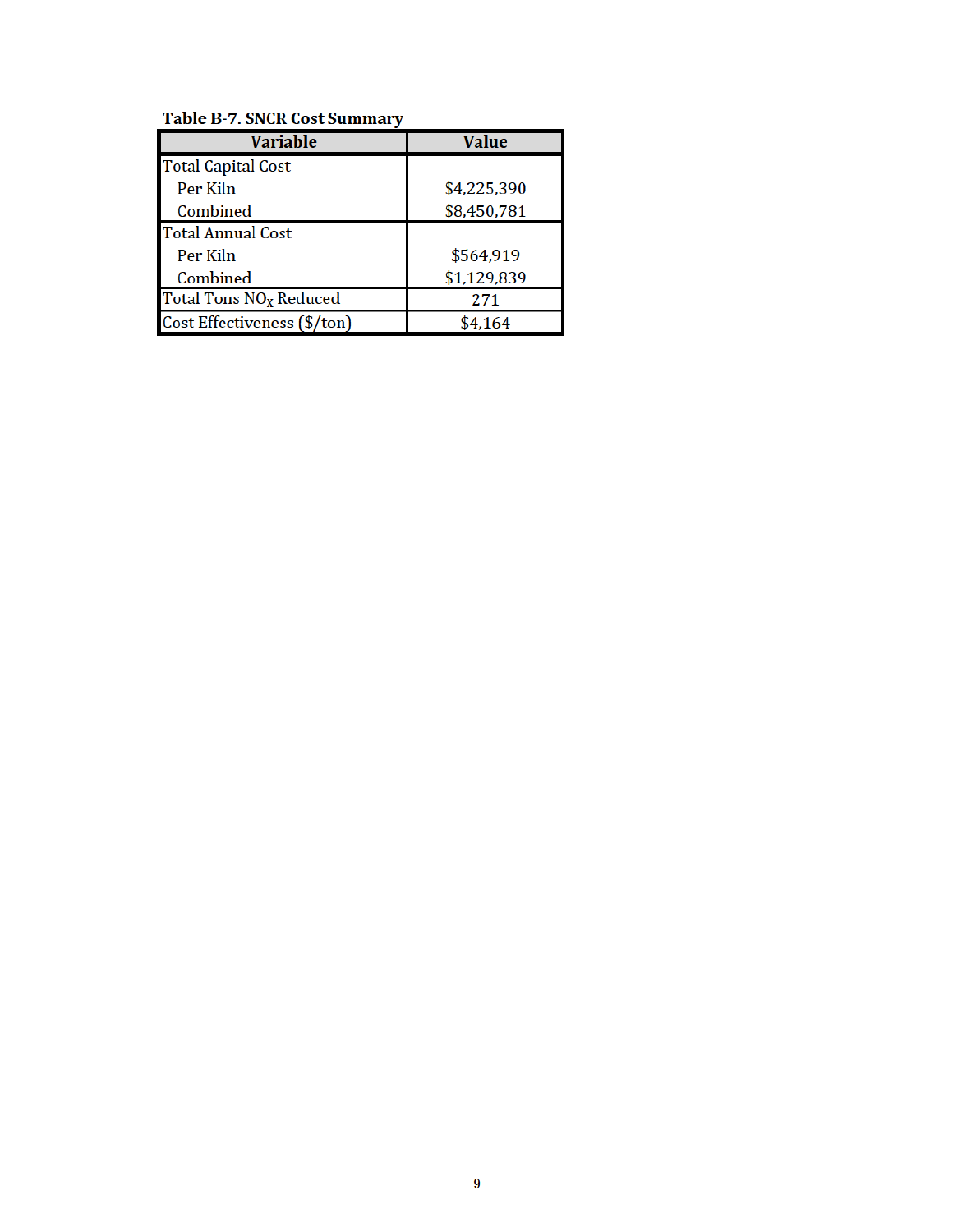# **Cost Estimate**

## **Total Capital Investment (TCI)**

| For Coal-Fired Boilers:                                |                                                                                                                                            |
|--------------------------------------------------------|--------------------------------------------------------------------------------------------------------------------------------------------|
|                                                        | $TCI = 1.3 \times (SNCR_{cost} + APH_{cost} + BOP_{cost})$                                                                                 |
| For Fuel Oil and Natural Gas-Fired Boilers:            |                                                                                                                                            |
|                                                        | $TCI = 1.3 \times (SNCR_{cost} + BOP_{cost})$                                                                                              |
| Capital costs for the SNCR (SNCR <sub>cost</sub> ) =   | \$1,356,031 in 2019 dollars                                                                                                                |
| Air Pre-Heater Costs (APH $_{cost}$ )* =               | \$0 in 2019 dollars                                                                                                                        |
| Balance of Plant Costs (BOP <sub>cost</sub> ) =        | \$1,894,269 in 2019 dollars                                                                                                                |
| Total Capital Investment (TCI) =                       | \$4,225,390 in 2019 dollars                                                                                                                |
|                                                        | * Not applicable - This factor applies only to coal-fired boilers that burn bituminous coal and emits equal to or greater than 0.3lb/MMBtu |
| of sulfur dioxide.                                     |                                                                                                                                            |
|                                                        |                                                                                                                                            |
|                                                        | <b>SNCR Capital Costs (SNCRcost)</b>                                                                                                       |
| For Coal-Fired Utility Boilers:                        |                                                                                                                                            |
|                                                        | SNCR <sub>cost</sub> = 220,000 x (B <sub>MW</sub> x HRF) <sup>0.42</sup> x CoalF x BTF x ELEVF x RF                                        |
| For Fuel Oil and Natural Gas-Fired Utility Boilers:    |                                                                                                                                            |
|                                                        | SNCR <sub>cost</sub> = 147,000 x (B <sub>MW</sub> x HRF) <sup>0.42</sup> x ELEVF x RF                                                      |
| For Coal-Fired Industrial Boilers:                     |                                                                                                                                            |
|                                                        | SNCR <sub>cost</sub> = 220,000 x (0.1 x Q <sub>B</sub> x HRF) <sup>0.42</sup> x CoalF x BTF x ELEVF x RF                                   |
| For Fuel Oil and Natural Gas-Fired Industrial Boilers: |                                                                                                                                            |
|                                                        | SNCR <sub>cost</sub> = 147,000 x ((Q <sub>B</sub> /NPHR)x HRF) <sup>0.42</sup> x ELEVF x RF                                                |
|                                                        |                                                                                                                                            |
| SNCR Capital Costs (SNCR $_{cost}$ ) =                 | \$1,356,031 in 2019 dollars                                                                                                                |
|                                                        |                                                                                                                                            |
|                                                        |                                                                                                                                            |
|                                                        | Air Pre-Heater Costs (APH <sub>cost</sub> )*                                                                                               |
| For Coal-Fired Utility Boilers:                        |                                                                                                                                            |
|                                                        | APH <sub>cost</sub> = 69,000 x (B <sub>MW</sub> x HRF x CoalF) <sup>0.78</sup> x AHF x RF                                                  |
| For Coal-Fired Industrial Boilers:                     |                                                                                                                                            |
|                                                        | APH <sub>cost</sub> = 69,000 x (0.1 x Q <sub>B</sub> x HRF x CoalF) <sup>0.78</sup> x AHF x RF                                             |
| Air Pre-Heater Costs (APH <sub>cost</sub> ) =          | \$0 in 2019 dollars                                                                                                                        |
|                                                        | * Not applicable - This factor applies only to coal-fired boilers that burn bituminous coal and emit equal to or greater than 3lb/MMBtu of |
| sulfur dioxide.                                        |                                                                                                                                            |
|                                                        |                                                                                                                                            |
|                                                        | <b>Balance of Plant Costs (BOPcost)</b>                                                                                                    |
| For Coal-Fired Utility Boilers:                        |                                                                                                                                            |
|                                                        | BOP <sub>cost</sub> = 320,000 x (B <sub>MW</sub> ) <sup>0.33</sup> x (NO <sub>x</sub> Removed/hr) <sup>0.12</sup> x BTF x RF               |
| For Fuel Oil and Natural Gas-Fired Utility Boilers:    |                                                                                                                                            |
|                                                        | BOP <sub>cost</sub> = 213,000 x (B <sub>MW</sub> ) <sup>0.33</sup> x (NO <sub>x</sub> Removed/hr) <sup>0.12</sup> x RF                     |
| For Coal-Fired Industrial Boilers:                     |                                                                                                                                            |
|                                                        | BOP <sub>cost</sub> = 320,000 x (0.1 x Q <sub>B</sub> ) <sup>0.33</sup> x (NO <sub>x</sub> Removed/hr) <sup>0.12</sup> x BTF x RF          |
| For Fuel Oil and Natural Gas-Fired Industrial Boilers: |                                                                                                                                            |
|                                                        | BOP <sub>cost</sub> = 213,000 x (Q <sub>R</sub> /NPHR) <sup>0.33</sup> x (NO <sub>x</sub> Removed/hr) <sup>0.12</sup> x RF                 |
| Balance of Plant Costs (BOP <sub>cost</sub> ) =        | \$1,894,269 in 2019 dollars                                                                                                                |
|                                                        |                                                                                                                                            |